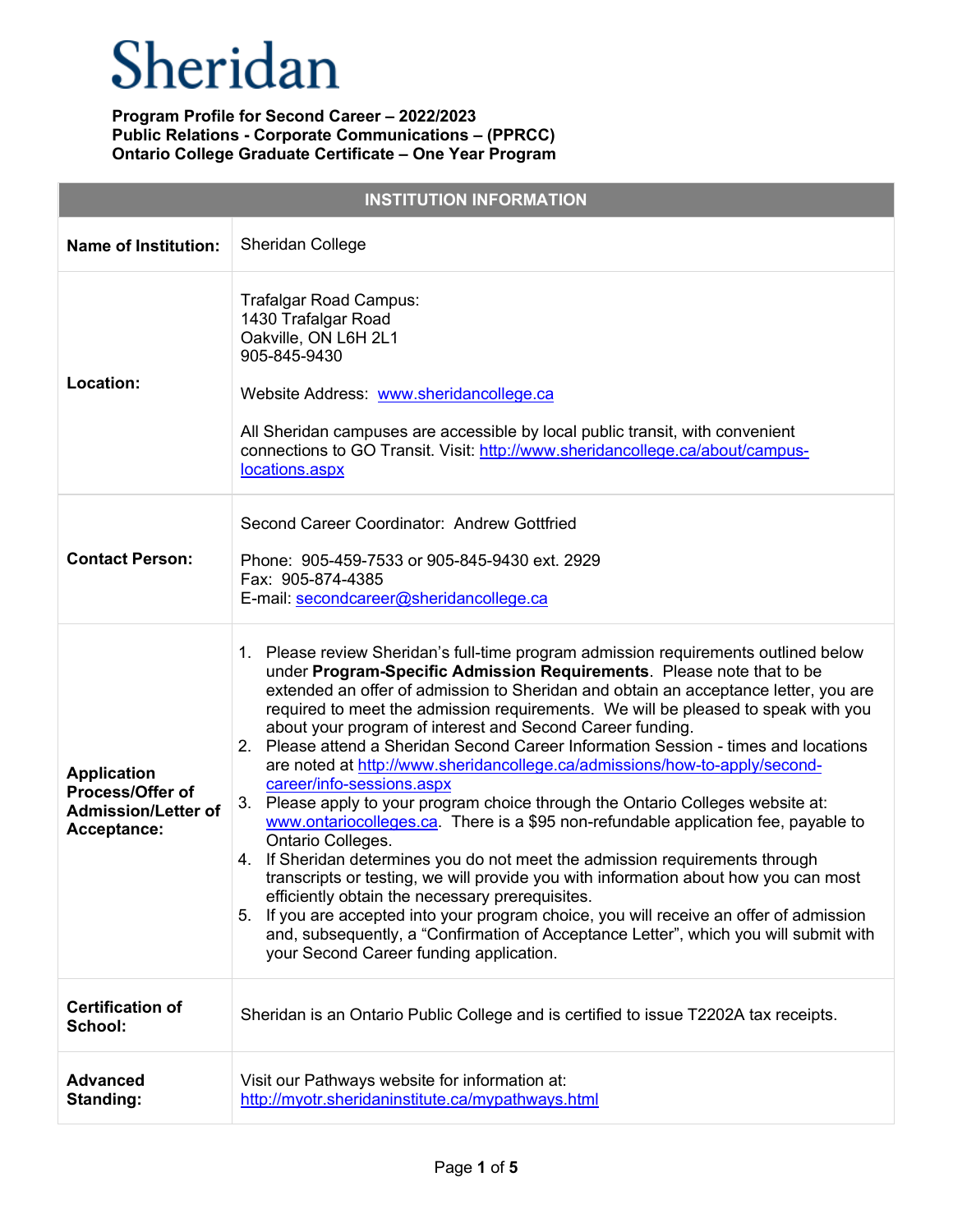# Sheridan

| <b>PROGRAM INFORMATION</b>                                                                                  |                                                                                                                                                                                                                                                                                                                                                                                                            |  |
|-------------------------------------------------------------------------------------------------------------|------------------------------------------------------------------------------------------------------------------------------------------------------------------------------------------------------------------------------------------------------------------------------------------------------------------------------------------------------------------------------------------------------------|--|
| Program<br>Name/Credential:                                                                                 | Public Relations - Corporate Communications<br>Ontario College Graduate Certificate                                                                                                                                                                                                                                                                                                                        |  |
| <b>Program-Specific</b><br><b>Admission</b><br><b>Requirements:</b>                                         | https://www.sheridancollege.ca/programs/public-relations-corporate-<br>communications#tab=admission-requirements                                                                                                                                                                                                                                                                                           |  |
| <b>Program Offered</b><br><b>SEPTEMBER 2022</b><br><b>Start/End dates by</b><br>semester                    | Sept. 6, 2022<br>Jan. 9, 2023<br>1<br>$2^{\circ}$<br>To<br>To<br>Dec. 16, 2022<br>Apr. 21, 2023                                                                                                                                                                                                                                                                                                            |  |
| Program Length/<br><b>Hours/Weeks:</b>                                                                      | This is a 1 year full time program: 2 semesters of 15 weeks each with 1 reading (break)<br>week.<br>Classes are approximately 18 to 28 hours per week; hours are between 8:00a.m. and<br>10:00p.m., Monday to Friday.<br>Programs starting in September have a holiday break of approximately 3 weeks.<br>Students will be notified about their class schedule prior to the beginning of each<br>semester. |  |
| <b>Class Size:</b>                                                                                          | Approximately 35                                                                                                                                                                                                                                                                                                                                                                                           |  |
| <b>Course Outline:</b>                                                                                      | https://www.sheridancollege.ca/programs/courses/course-outline-search                                                                                                                                                                                                                                                                                                                                      |  |
| <b>Registration Fee:</b><br>(applicable at time<br>of publication -<br>subject to change<br>without notice) | The \$95 non-refundable application processing fee paid to Ontario Colleges covers<br>application processing for one application cycle.                                                                                                                                                                                                                                                                    |  |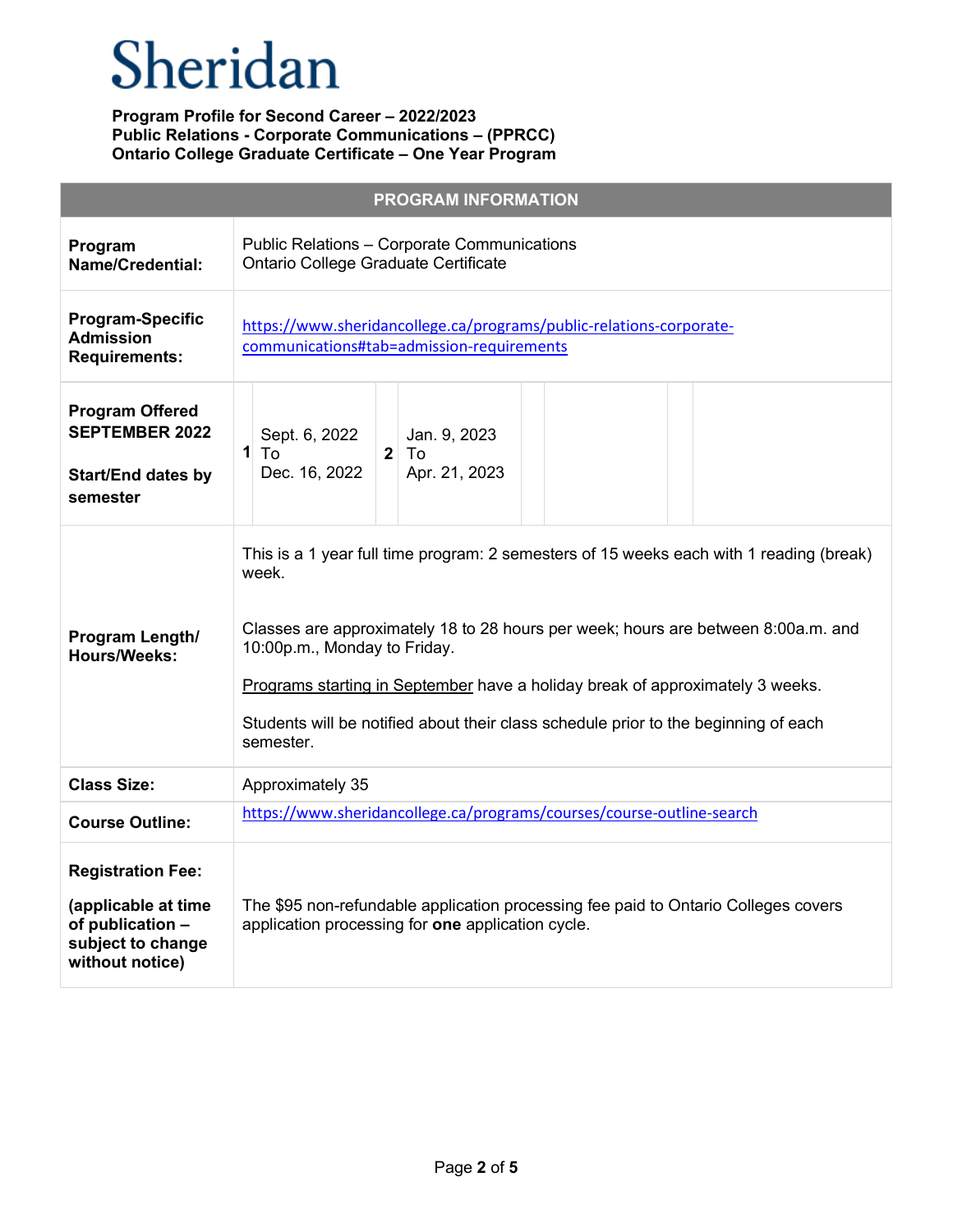# Sheridan

| <b>PROGRAM INFORMATION</b>                                                                                |                                                                                                                                                                                                                                                                                                                                                                                                                                                                                                                                           |  |
|-----------------------------------------------------------------------------------------------------------|-------------------------------------------------------------------------------------------------------------------------------------------------------------------------------------------------------------------------------------------------------------------------------------------------------------------------------------------------------------------------------------------------------------------------------------------------------------------------------------------------------------------------------------------|--|
| <b>Annual Tuition:</b><br>(applicable at time<br>of publication -<br>subject to change<br>without notice) | https://www.sheridancollege.ca/programs/public-relations-corporate-<br>communications#tab=fees-and-financial-aid<br>Tuition fees are regulated by the Ministry of Advanced Education and Skills<br>Development and a change could be made by action of the Ontario Government.<br>As the Fee Guide is prepared in advance, Sheridan reserves the right to make changes<br>due to errors and omissions. Additional fees will apply for some programs with a<br>modified curriculum. All information provided is current as of publication. |  |
| Parking:<br>(applicable at time<br>of publication -<br>subject to change<br>without notice)               | https://epark.sheridancollege.ca/                                                                                                                                                                                                                                                                                                                                                                                                                                                                                                         |  |
| <b>Book Costs:</b><br>(applicable at time<br>of publication -<br>subject to change<br>without notice)     | Approximately \$630.00 per semester - 5% tax included                                                                                                                                                                                                                                                                                                                                                                                                                                                                                     |  |
| <b>Other Costs:</b>                                                                                       | Locker Fee - \$15 for one semester, \$25 for two semesters, and \$35 for one academic<br>year (September – August). All students must provide their own lock. Payment will be by<br>debit or credit card only.<br>Please note ALL COSTS are approximate and subject to change without notice.                                                                                                                                                                                                                                             |  |
| <b>Payment Policy for</b><br><b>Second Career:</b>                                                        | Please refer to your Fees Invoice for tuition deadlines as dates vary depending on when<br>you accept an offer.                                                                                                                                                                                                                                                                                                                                                                                                                           |  |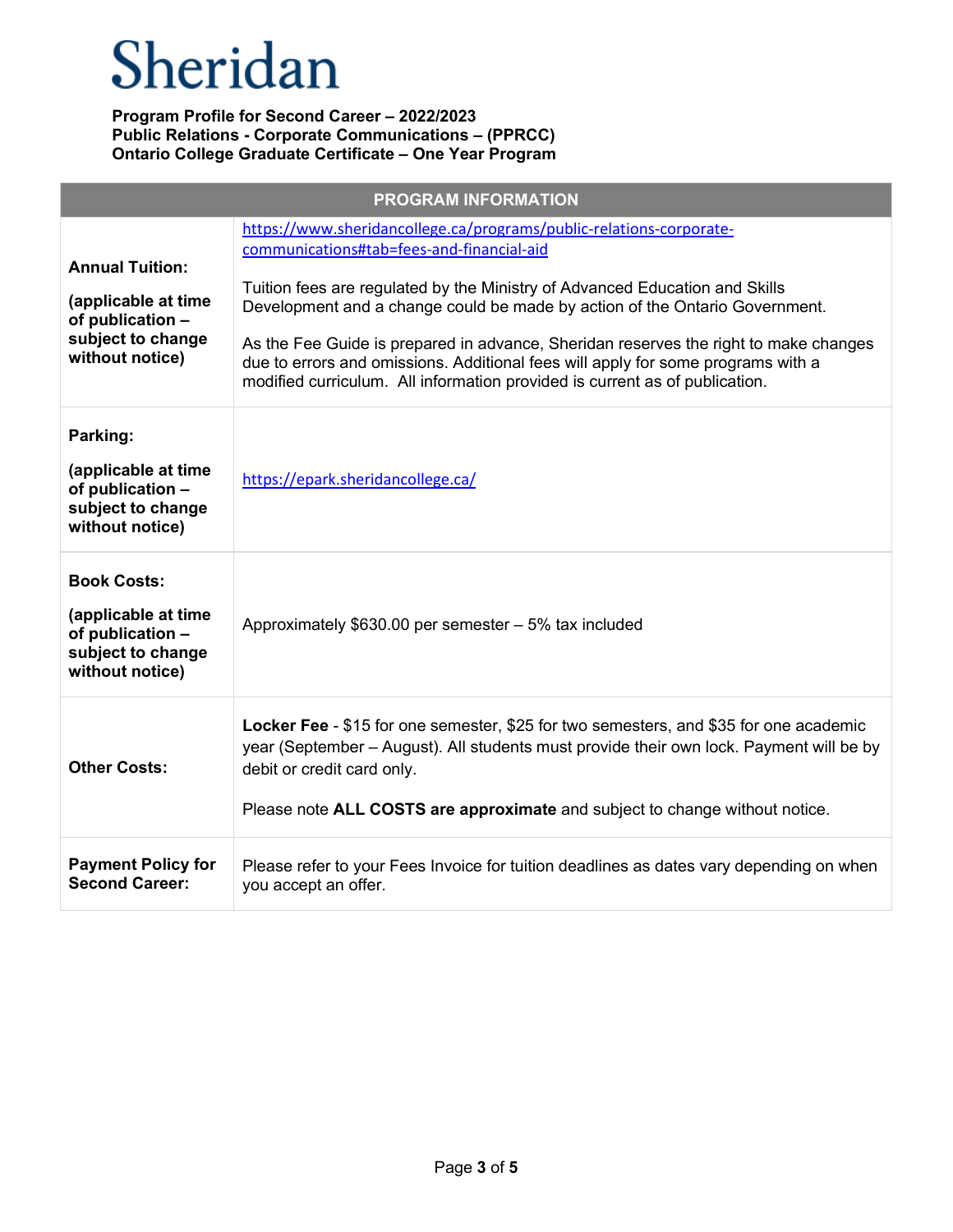|                                                                  | <b>PROGRAM INFORMATION</b>                                                                                                                                                                                                                                                                                                                             |
|------------------------------------------------------------------|--------------------------------------------------------------------------------------------------------------------------------------------------------------------------------------------------------------------------------------------------------------------------------------------------------------------------------------------------------|
| <b>Withdrawal/Refund</b><br><b>Policy</b>                        | Students must officially withdraw from Sheridan post-secondary programs via the<br>"Application for Term or Complete Program Withdrawal" form by the 10 <sup>th</sup> day of<br>scheduled classes                                                                                                                                                      |
|                                                                  | All fees are subject to a \$500 non-refundable registration charge, in accordance with<br>policy set by the Ministry of Advanced Education and Skills Development.                                                                                                                                                                                     |
|                                                                  | Any refund, less the non-refundable registration charge, will be refunded to the student<br>in the form of a cheque. Students who pay for two or more terms in advance will receive<br>a full refund of second semester fees providing the withdrawal is received prior to the fee<br>payment deadline date of the subsequent term.                    |
|                                                                  | Please note: As a Second Career-funded student, all refunds are to be returned to your<br>funder.                                                                                                                                                                                                                                                      |
| <b>Your Second Career</b><br>and Career<br><b>Opportunities:</b> | https://www.sheridancollege.ca/programs/public-relations-corporate-<br>communications#tab=careers                                                                                                                                                                                                                                                      |
| <b>Method of</b><br>Instruction:                                 | Courses are instructor-led. Students will engage in a variety of applied learning and<br>experiential activities and will complete projects.                                                                                                                                                                                                           |
| <b>Equipment</b><br><b>Availability:</b>                         | Students will have access to computers in open access computer labs.                                                                                                                                                                                                                                                                                   |
| <b>Instructor</b><br><b>Qualifications:</b>                      | Our faculty is hired based on a combination of industry experience and academic<br>qualifications. Most full-time faculty have relevant Master's degrees and/or professional<br>certifications where applicable.<br>Our faculty is provided with opportunities to engage in professional development to                                                |
|                                                                  | ensure currency in their field and proficiency in teaching adults.                                                                                                                                                                                                                                                                                     |
| <b>Curriculum Design:</b>                                        | All programs are designed and kept up to date with input from Program Advisory<br>Committees which include representation from employers and industry organizations.<br>The Centre for Teaching and Learning at Sheridan oversees the design of new<br>programs and courses and maintains a schedule of program review to keep programs<br>up to date. |
|                                                                  |                                                                                                                                                                                                                                                                                                                                                        |